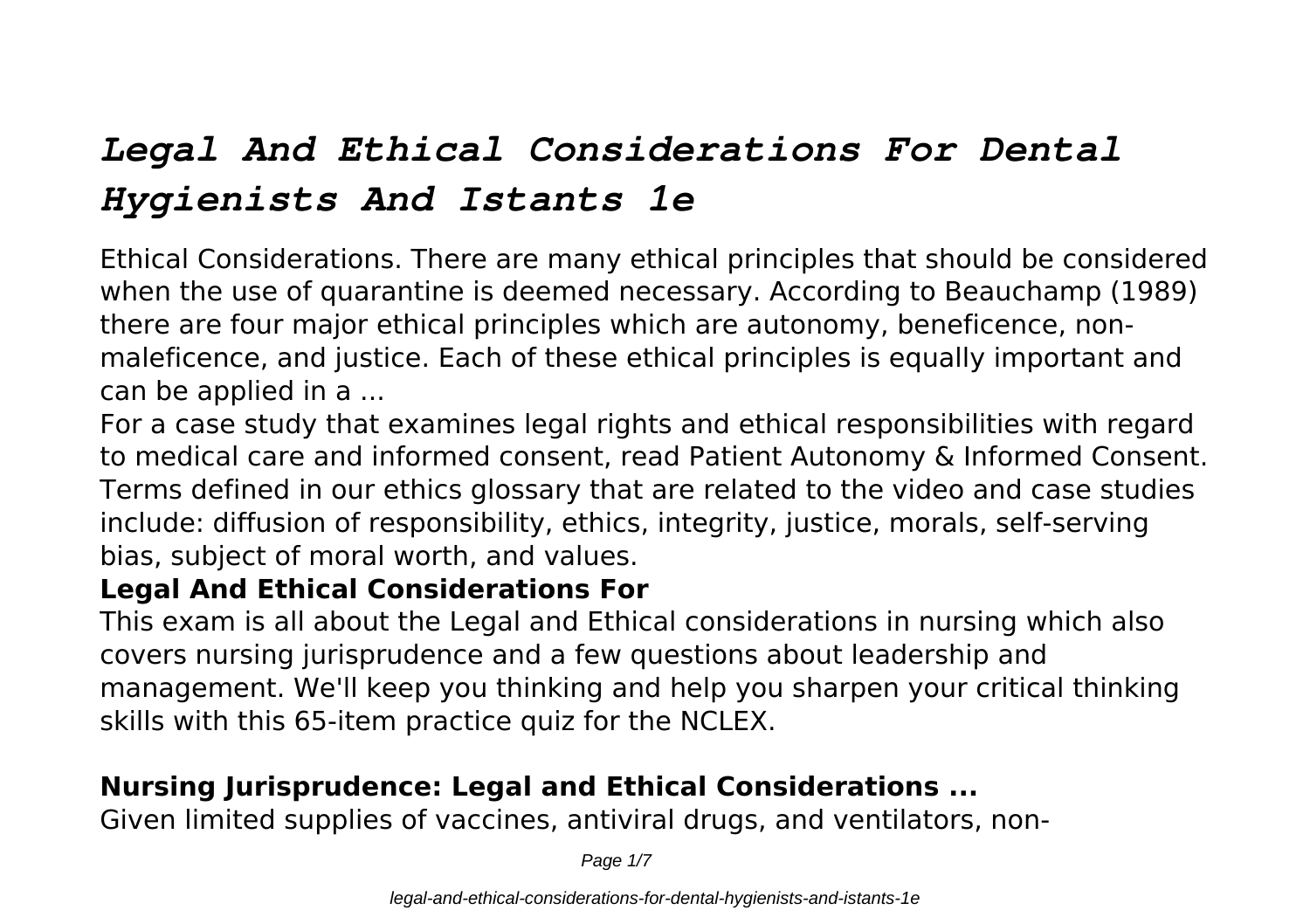pharmaceutical interventions are likely to dominate the public health response to any pandemic, at least in the near term. The six papers that make up this chapter describe scientific approaches to maximizing the benefits of quarantine and other nonpharmaceutical strategies for containing infectious disease as well as ...

#### **Strategies for Disease Containment - Ethical and Legal ...**

ETHICAL CONSIDERATIONS IN INTERNATIONAL PREPAREDNESS PLANNING EFFORTS. Alexander Morgan Capron. University of Southern California 1. Earlier papers have detailed the public health history of past epidemics, from polio to SARS, and have described how health-care professionals, particularly in public health, are organized to respond to existing and emerging communicable diseases.

#### **Ethical Issues in Pandemic Planning and Response - Ethical ...**

Ethical Considerations. There are many ethical principles that should be considered when the use of quarantine is deemed necessary. According to Beauchamp (1989) there are four major ethical principles which are autonomy, beneficence, nonmaleficence, and justice. Each of these ethical principles is equally important and can be applied in a ...

### **Quarantine: Ethical Considerations for Public Health Officials**

For a case study that examines legal rights and ethical responsibilities with regard to medical care and informed consent, read Patient Autonomy & Informed Consent. Page 2/7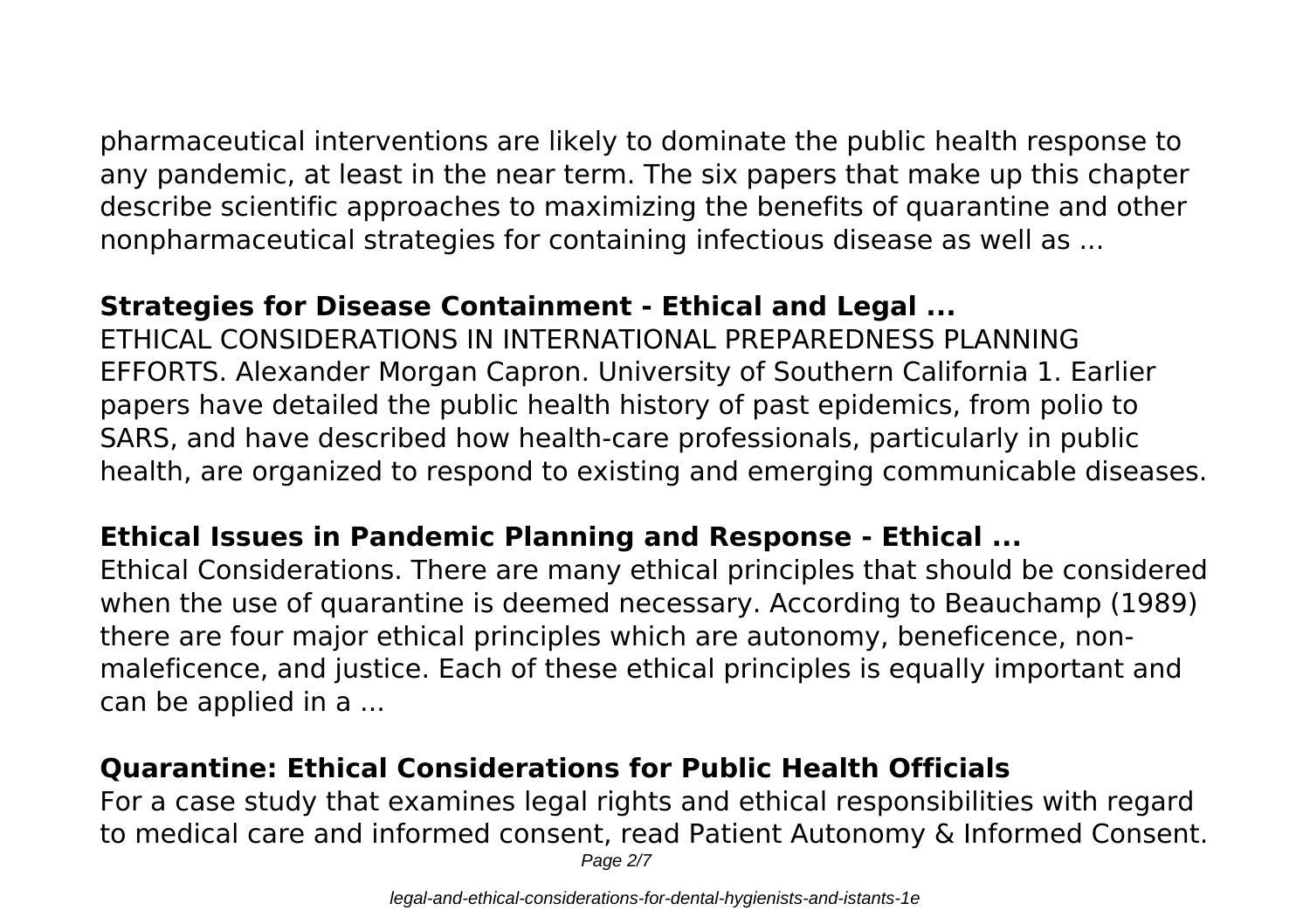Terms defined in our ethics glossary that are related to the video and case studies include: diffusion of responsibility, ethics, integrity, justice, morals, self-serving bias, subject of moral worth, and values.

## **Legal Rights & Ethical Responsibilities - Ethics Unwrapped ...**

Legal and ethical issues arise frequently, and are commonly encountered in certain fields such as medicine, healthcare and politics. In some instances, legal regulations prohibit people from carrying out certain tasks, such as administering life-saving support, that are considered morally permissible actions.

**Nursing Jurisprudence: Legal and Ethical Considerations ...**

## *Strategies for Disease Containment - Ethical and Legal ...*

Legal Rights & Ethical Responsibilities - Ethics Unwrapped ...

Legal and ethical issues arise frequently, and are commonly encountered in certain fields such as medicine, healthcare and politics. In some instances, legal regulations prohibit people from carrying out certain tasks, such as administering life-saving

Page 3/7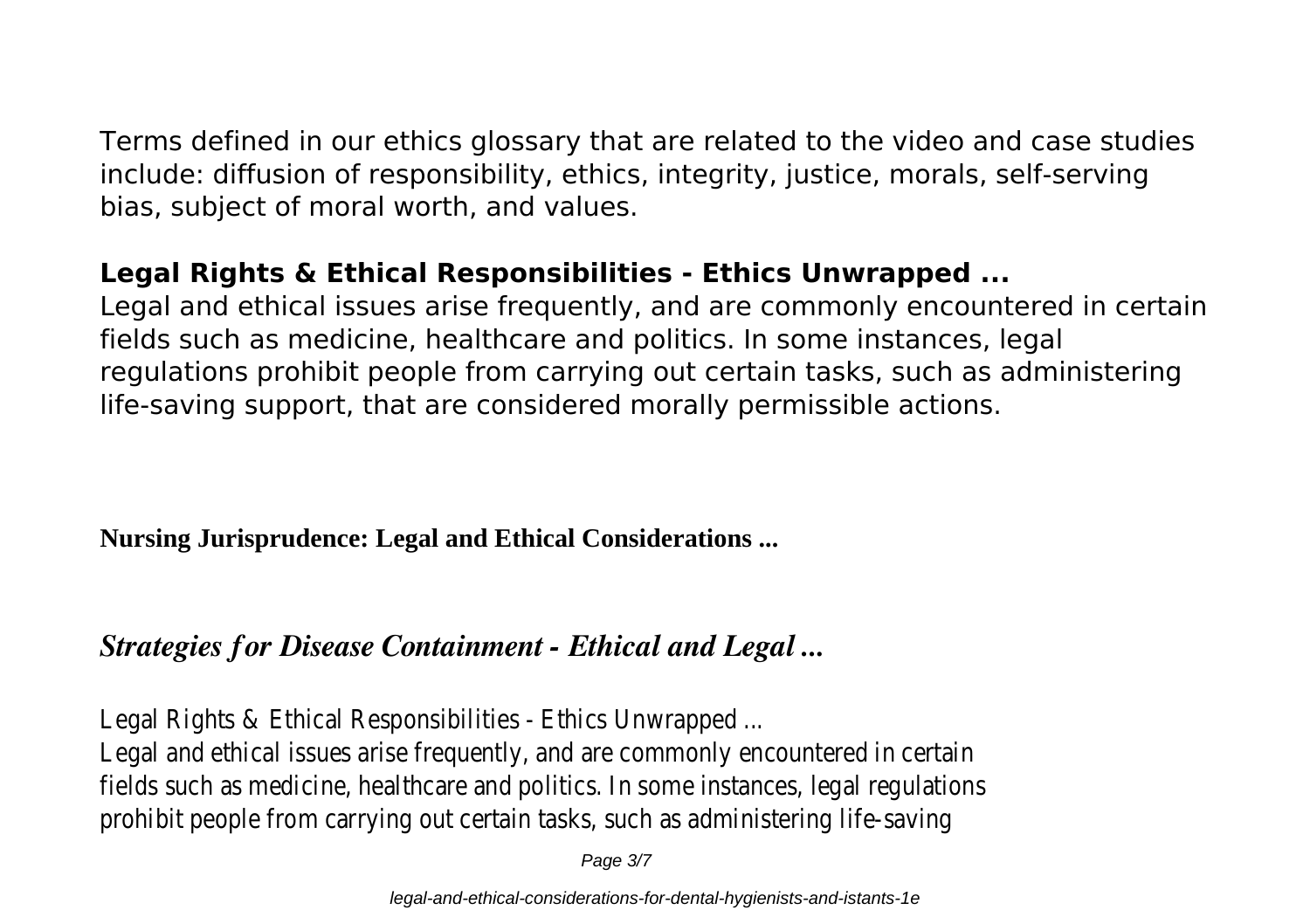support, that are considered morally permissible actions.

**This exam is all about the Legal and Ethical considerations in nursing which also covers nursing jurisprudence and a few questions about leadership and management. We'll keep you thinking and help you sharpen your critical thinking skills with this 65-item practice quiz for the NCLEX.**

**Given limited supplies of vaccines, antiviral drugs, and ventilators, nonpharmaceutical interventions are likely to dominate the public health response to any pandemic, at least in the near term. The six papers that make up this chapter describe scientific approaches to maximizing the benefits of quarantine and other nonpharmaceutical strategies for containing infectious disease as well as ...**

Legal And Ethical Considerations For

ETHICAL CONSIDERATIONS IN INTERNATIONAL PREPAREDNESS PLANNING EFFORTS. Alexander Morgan Capron. University of Southern California 1. Earlier papers have detailed the public health history of past epidemics, from polio to SARS, and have described how health-care professionals, particularly in public health, are organized to respond to existing and emerging communicable diseases.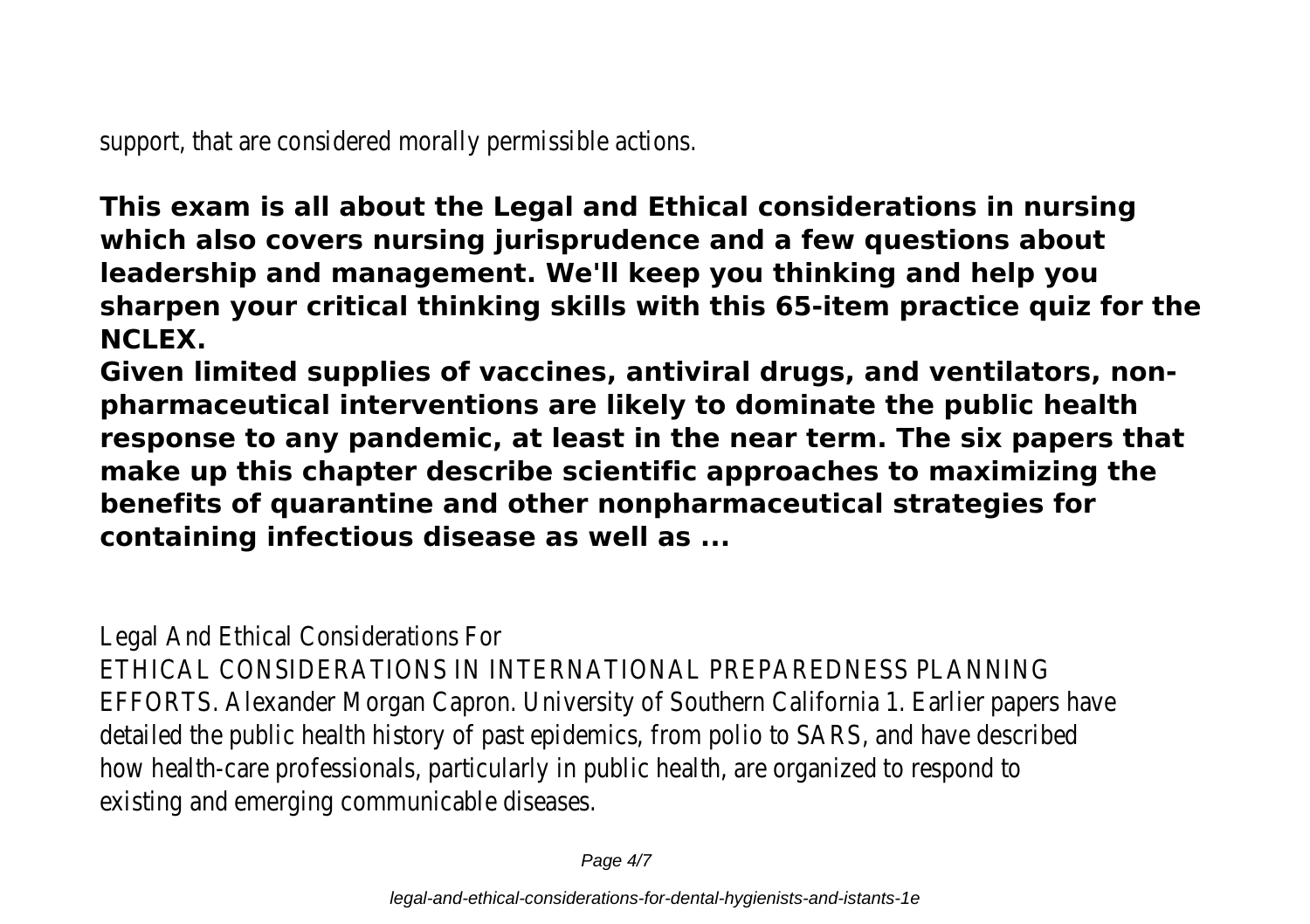# *Legal And Ethical Considerations For This exam is all about the Legal and Ethical considerations in nursing which also covers nursing jurisprudence and a few questions about leadership and management. We'll keep you thinking and help you sharpen your critical thinking skills with this 65-item practice quiz for the NCLEX.*

*Nursing Jurisprudence: Legal and Ethical Considerations ... Given limited supplies of vaccines, antiviral drugs, and ventilators, non-pharmaceutical interventions are likely to dominate the public health response to any pandemic, at least in the near term. The six papers that make up this chapter describe scientific approaches to maximizing the benefits of quarantine and other nonpharmaceutical strategies for containing infectious disease as well as ...*

*Strategies for Disease Containment - Ethical and Legal ... ETHICAL CONSIDERATIONS IN INTERNATIONAL PREPAREDNESS PLANNING EFFORTS. Alexander Morgan Capron. University of Southern*

Page 5/7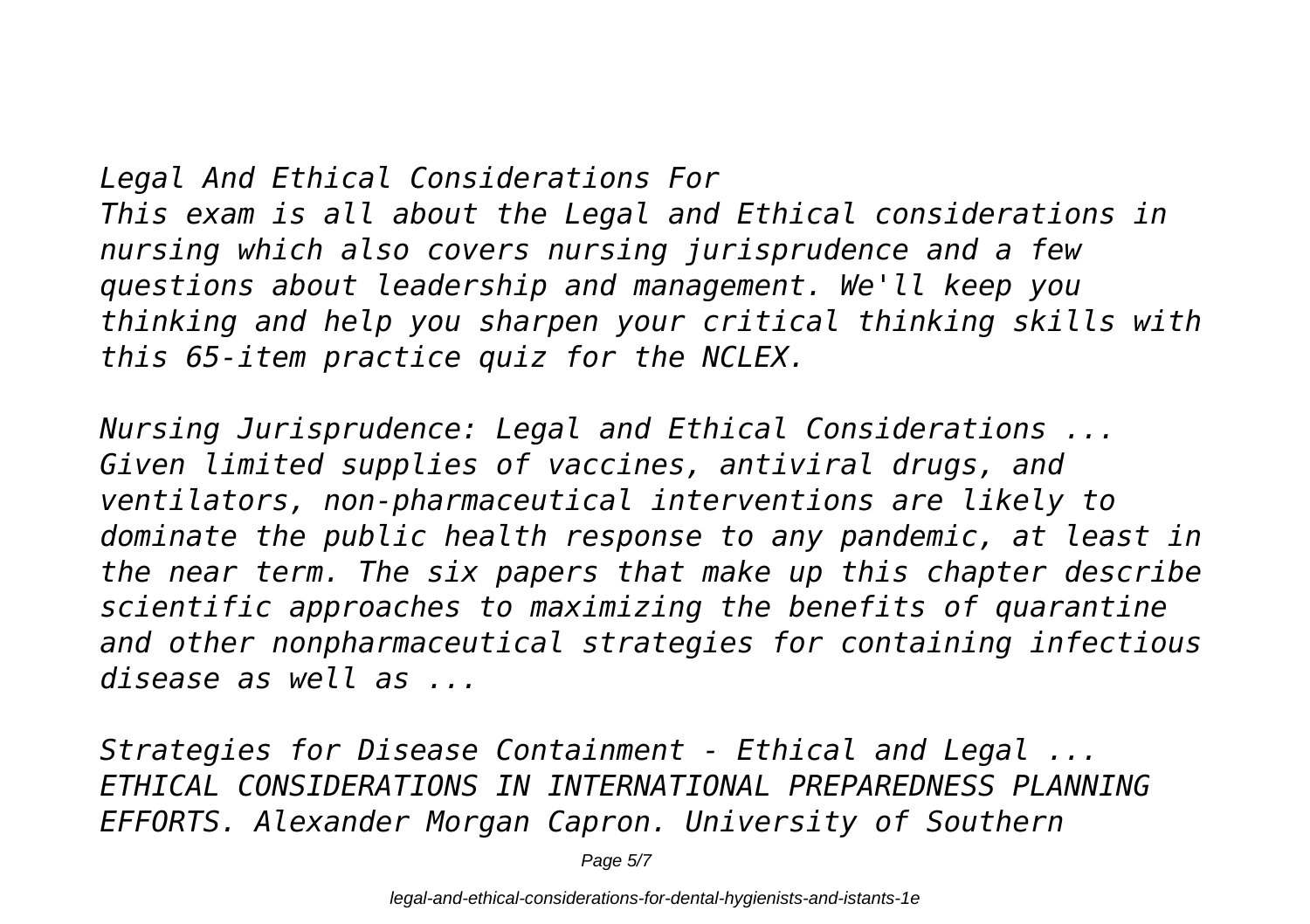*California 1. Earlier papers have detailed the public health history of past epidemics, from polio to SARS, and have described how health-care professionals, particularly in public health, are organized to respond to existing and emerging communicable diseases.*

*Ethical Issues in Pandemic Planning and Response - Ethical ... Ethical Considerations. There are many ethical principles that should be considered when the use of quarantine is deemed necessary. According to Beauchamp (1989) there are four major ethical principles which are autonomy, beneficence, nonmaleficence, and justice. Each of these ethical principles is equally important and can be applied in a ...*

*Quarantine: Ethical Considerations for Public Health Officials For a case study that examines legal rights and ethical responsibilities with regard to medical care and informed consent, read Patient Autonomy & Informed Consent. Terms defined in our ethics glossary that are related to the video and case studies include: diffusion of responsibility, ethics, integrity,*

Page 6/7